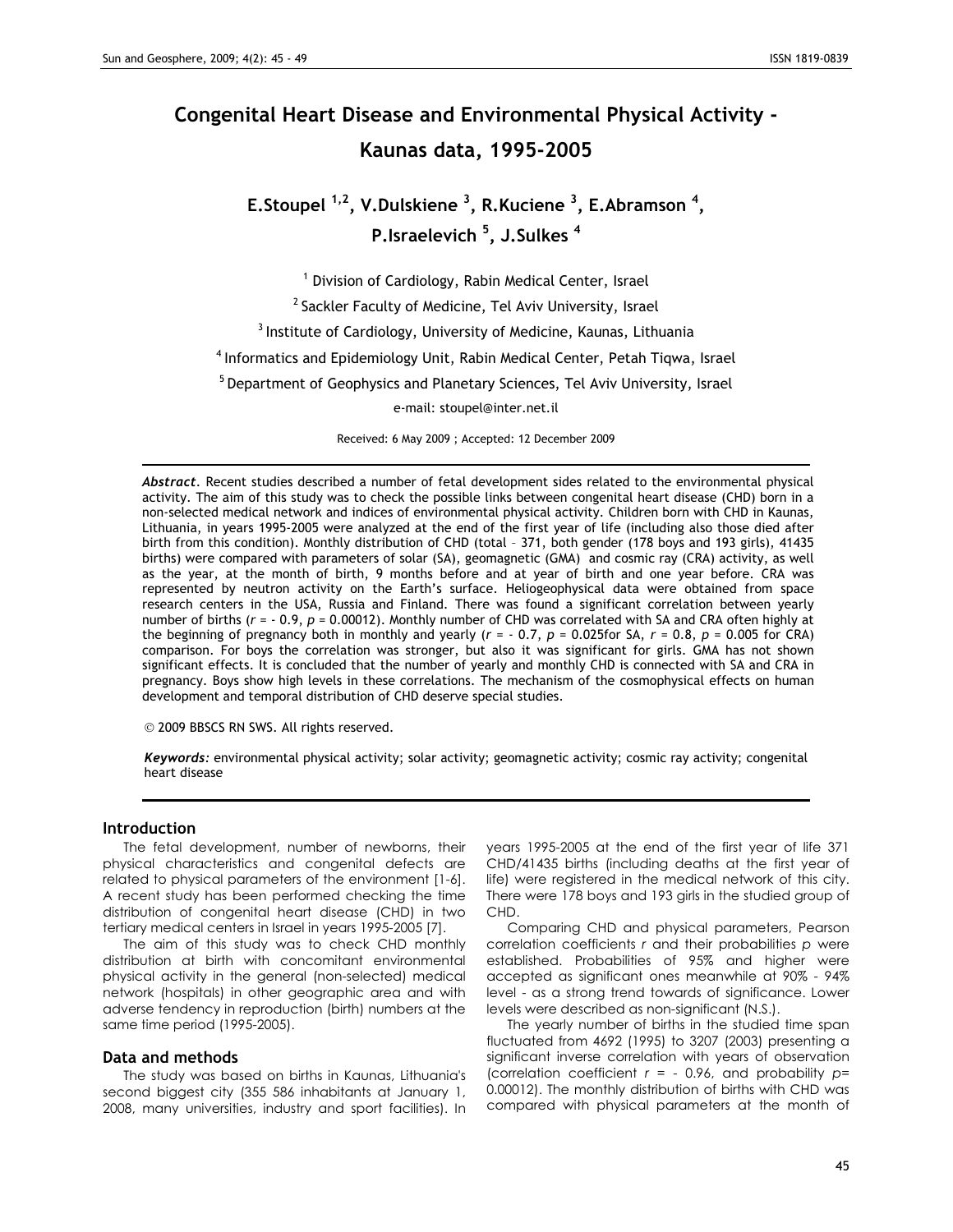birth and nine months before – time of conception. Taking into account that approximately 2/3 of women were pregnant a year before giving birth, we also compared yearly CHD numbers (total and each gender in all comparisons) with yearly physical parameters at the year of birth and a year before (1994-2004). The physical indices used in this study were month, year, solar activity (SA) indices (sunspot number; smoothed sunspot number (considering sunspot grouping and used devices for observation); solar radio flux at 10.7 cm wavelength (one of Internationally used index of SA); adjusted solar radio flux).

For geomagnetic activity (GMA), indices *Ap, Cp* and *Am* were used describing integrated monthly indices measured in *nanotesla* (*nT*) units (planetary data) and measured in multiple regions [8].

CRA was represented by neutron activity (*imp/min*) at the Earth's surface. Neutrons are remains of atoms crushed in the high layers of our Universe by cosmic rays of colossal energies. The Sun and geomagnetic fields are shields defending our planet from CRA annihilation. SA and GMA are inversely related to CRA, represented by neutron activity on the surface of our planet [9]. The cosmophysical data were obtained from: the National Oceanic and Atmospheric Administration's National Geophysical Data Center and Space Weather Prediction Center, Boulder, USA; Moscow Neutron Monitor, IZMIRAN, Russian Academy of Sciences; the Neutron Monitoring Station of Oulu University, Finland [10- 14].

# **Results**

Table 1 presents the monthly comparative data of CHD and physical parameters at month of birth (delivery) and nine months before. Total patients and, separately, both gender patients' data are presented.

Table 2 demonstrates the results for yearly CHD distribution at the year of birth and a year before, having in mind that births in the first nine months of each year are mostly a result of pregnancy conceived at previous year. Despite the small number of years (11), it's obvious that links at year of conception of most of children born in the next year show stronger connection with environmental physical parameters concomitant with the beginning of fetal development.

Despite smaller number of boys included in this study (178 against 193), physical factors studied are strongly related to the occurrence of CHD as in boys as in girls.

CRA is significantly related with CHD in both genders meanwhile SA - more in boys (Tables 1 and 2).

In total monthly account, CRA and SA remain significantly linked to monthly number of CHD. The relatively not high number of monthly patients with CHD is rising in its relationship to physical parameters when the yearly comparison is performed, increasing the number of patients compared. It's especially evident in the comparison with physical data a year before delivery achieving levels of strong correlation (*r* = 0.7 - 0.8). Comparison by gender shows that CHD significantly differs by gender. In girls there was significantly (*p* = 0.02) more ASD, TGA (*p*=0.005); in boys- Dextrocardia (*p*<0.0001) and Valvular Aortic Stenosis (*p*<0.0001). PDA demanding surgery was 7 in girls and 2 in boys.

Despite the relative small number of the analyzed CHD patients group we made an attempt for normalization of the data to 10 000 deliveries in relation to the discussed physical factors. There was not significant links between the yearly number of CHD and physical parameters of the year of birth. At year before delivery (when the pregnancy in most of cases undergo the initial stages) it was a 95% significant correlation (*r* = 0.6) with CRA and a trend (90% significant) of inverse correlation with yearly smoothed sunspot number average (*r* = - 0.48).

# **Discussion**

The presented data could be considered as an additional chapter in Clinical Cosmobiology. In previous studies newborn number (monthly), their length and weight, number of preterm births, monthly distribution of newborns with Down syndrome were discussed [1-7]. Connection of growth hormone, prolactin and corticosteroids secretion with factors of cosmophysical activity was demonstrated [15]. Also connection with the immune system [16-18] and human behavior [19] was studied.

A special interest for comparison has an analogical study made in two tertiary university centers in Israel at the same time, in 1995-2005 [7]. The specialization of these centers in pediatric cardiology and cardiovascular surgery could concentrate there an additional number of pregnant women with suspicion of fetal CHD made by repeated fetal echocardiography. The discordant trend in delivery rates  $(r = 0.83, p = 0.0014$  in the Israeli study and *r* = - 0.9, *p* = 0.00012 in Kaunas, Lithuania) correlation with the 11 observation years can also affect the studied links, having in mind the 11-year SA cycle (here the maximum was in year 2000). The data was obtained in newborns in the Israeli study (*n* = 1739/79085 births) and at age of one year in Kaunas (*n =* 371/41435 births). In this study the deliveries in hospitals not always having special affinity to pediatric cardiology and cardiosurgery facilities was given an additional year for completing the diagnostic procedures, but also not excluding the children lost at this year as a result of severe CHD. The comparative trends in these two studies are presented in Fig. 1.

The similarity of the studies is that in both monthly and yearly numbers of newborns with CHD were significantly correlated with CRA and SA. Comparison with physical activity at the beginning of pregnancy (nine months before delivery) strengthens the links with physical parameters in girls that was non-impressive when compared at the end of pregnancy. In the Israeli study separate calculation was done excluding Potent Ductus Arteriosus (PDA) that often undergoes spontaneous closure at the first months of antenatal life [20-23]. In this study the data obtained at the end of first time of life made such procedure unnecessary.

An open question is if some children are not remaining undiagnosed for CHD in this study after their first year of life.

What could be told about teratogenic mechanisms of CRA and SA? Some negative effects from exposure to CRA by high altitude flights were published [24-28]. Neutrons are used in radiotherapy [29].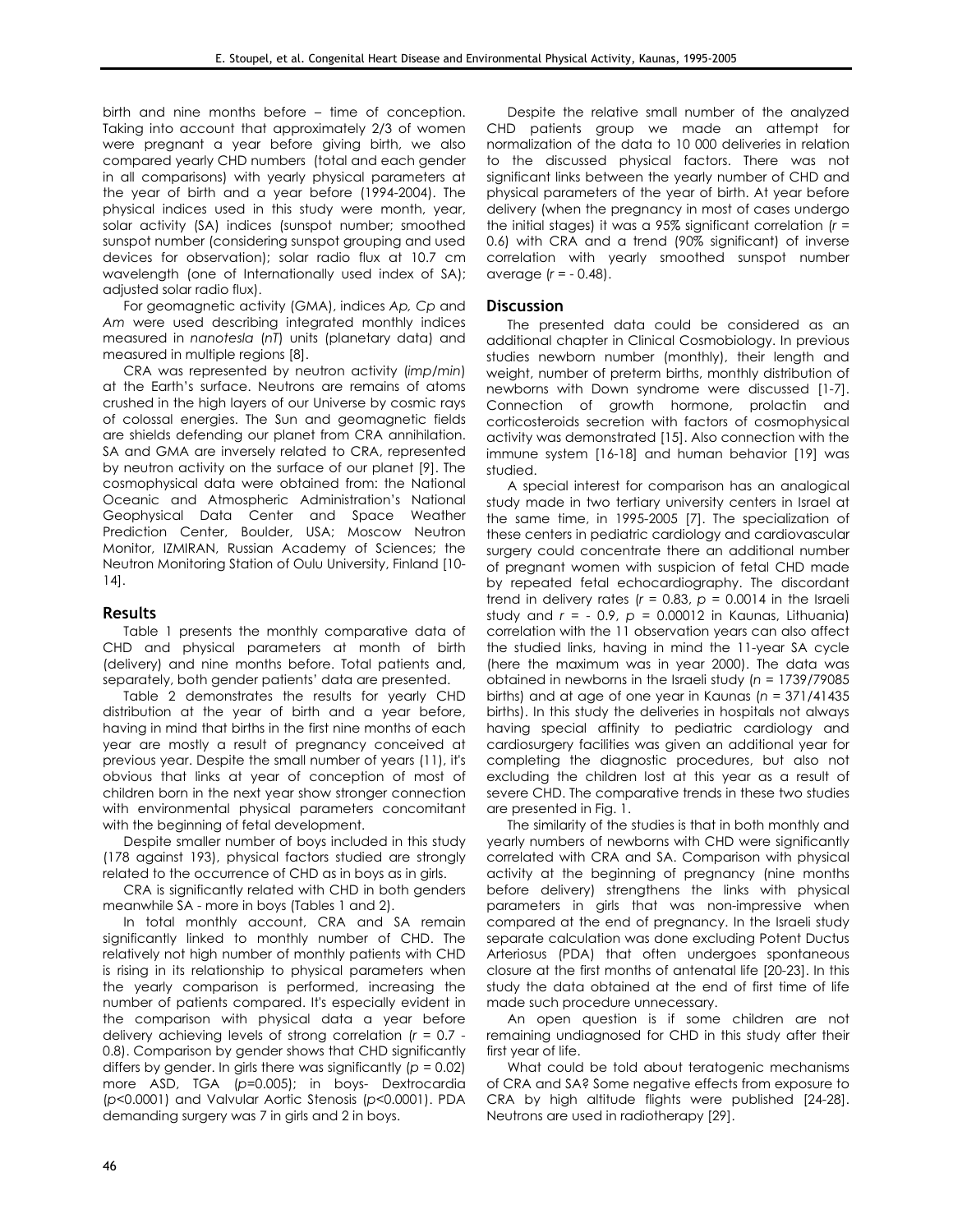|                 | Parameters                                        |                                  | All                    | Male                 | Female          | All                        | Male                 | Female           |
|-----------------|---------------------------------------------------|----------------------------------|------------------------|----------------------|-----------------|----------------------------|----------------------|------------------|
|                 |                                                   |                                  | (at month of delivery) |                      |                 | (9 months before delivery) |                      |                  |
| 1               | Year                                              | $\mathsf{r}$                     | $-0.44$                | $-0.43$              | $-0.22$         | $-0.44$                    | $-0.43$              | $-0.234$         |
|                 |                                                   | p                                | 0.0001                 | < 0.0001             | 0.01            | < 0.0001                   | < 0.0001             | 0.007            |
| $\overline{2}$  | Month                                             | $\mathsf{r}$<br>p                | N.S.                   | N.S.                 | N.S.            | N.S.                       | N.S.                 | N.S.             |
| 3               | Sunspot Number                                    | r<br>$\boldsymbol{p}$            | $-0.208$<br>0.016      | $-0.24$<br>0.0056    | N.S.            | $-0.365$<br>< 0.0001       | $-0.356$<br>< 0.0001 | $-0.19$<br>0.03  |
| $\overline{4}$  | Smoothed<br>Sunspot Number                        | $\mathsf{r}$<br>$\boldsymbol{p}$ | $-0.226$<br>0.009      | $-0.265$<br>0.002    | N.S.            | $-0.34$<br>< 0.0001        | $-0.36$<br>< 0.0001  | $-0.144$<br>0.1  |
| 5               | Solar Radio Flux                                  | $\mathsf{r}$<br>p                | $-0.23$<br>0.0079      | $-0.27$<br>$-0.0018$ | N.S.            | $-0.358$<br>< 0.0001       | $-0.375$<br>< 0.0001 | $-0.157$<br>0.07 |
| 6               | Adjusted<br>Solar Radio Flux                      | $\mathsf{r}$<br>p                | $-0.225$<br>0.0095     | $-0.273$<br>0.0015   | N.S.            | $-0.365$<br>< 0.0001       | $-0.375$<br>< 0.0001 | $-0.168$<br>0.05 |
|                 | <b>GMA</b> indices:                               |                                  |                        |                      |                 |                            |                      |                  |
| $\overline{7}$  | Ap                                                | r<br>p                           | N.S.                   | $-0.146$<br>0.09     | N.S             | N.S.                       | N.S.                 | N.S.             |
| 8               | Cp                                                | r<br>p                           | N.S.                   | $-0.182$<br>0.036    | N.S.            | N.S.                       | N.S.                 | N.S.             |
| 9               | Am                                                | $\mathsf{r}$<br>p                | $-0.157$<br>0.07       | $-0.19$<br>0.0288    | N.S.            | N.S.                       | N.S.                 | N.S.             |
| 10 <sup>1</sup> | <b>Cosmic Ray Activity</b><br>(Neutrons, imp/min) | $\mathsf{r}$<br>p                | 0.42<br>< 0.0001       | 0.397<br>< 0.0001    | 0.225<br>0.0094 | 0.35<br>< 0.0001           | 0.35<br>< 0.0001     | 0.17<br>0.04     |
| 11              | Newborn's number                                  |                                  | 371                    | 178                  | 193             | 371                        | 178                  | 193              |

# **TABLE 1. Pearson correlation coefficients (r) and their probabilities (p) for congenital heart disease (132 months data, Kaunas, Lithuania, 1995 – 2005) at month of delivery and nine months before delivery and related levels of cosmophysical activity**

**TABLE 2. Pearson correlation coefficients (r) and their probabilities (p) for congenital heart disease (371/ 41435 deliveries, data from Kaunas, Lithuania, 1995 – 2005) at the year of delivery and one year before delivery and related cosmophysical activity**

| Parameters                  |             | At year of delivery |             | One year before delivery |             |             |
|-----------------------------|-------------|---------------------|-------------|--------------------------|-------------|-------------|
|                             | All         | Boys                | Girls       | All                      | <b>Boys</b> | Girls       |
| Smoothed Sunspot Number     | $r = -0.46$ | $r = -0.58$         | $r = -0.46$ | r=-0.66                  | $r = -0.75$ | $r = -0.42$ |
|                             | $p=0.16$    | $p=0.06$            | $P=0.15$    | $p=0.0258$               | p=0.0077    | $p=0.18$    |
| Cosmic Ray Activity         | $r = 0.39$  | $r = 0.52$          | $r = 0.13$  | $r = 0.77$               | $r = 0.83$  | $r = 0.56$  |
| (Neutrons, <i>imp/min</i> ) | $p=0.23$    | $p=0.09$            | $p=0.698$   | $p=.0.005$               | p=0.0017    | $p=0.07$    |
| Number of newborns          | 371         | 178                 | 193         | 371                      | 178         | 193         |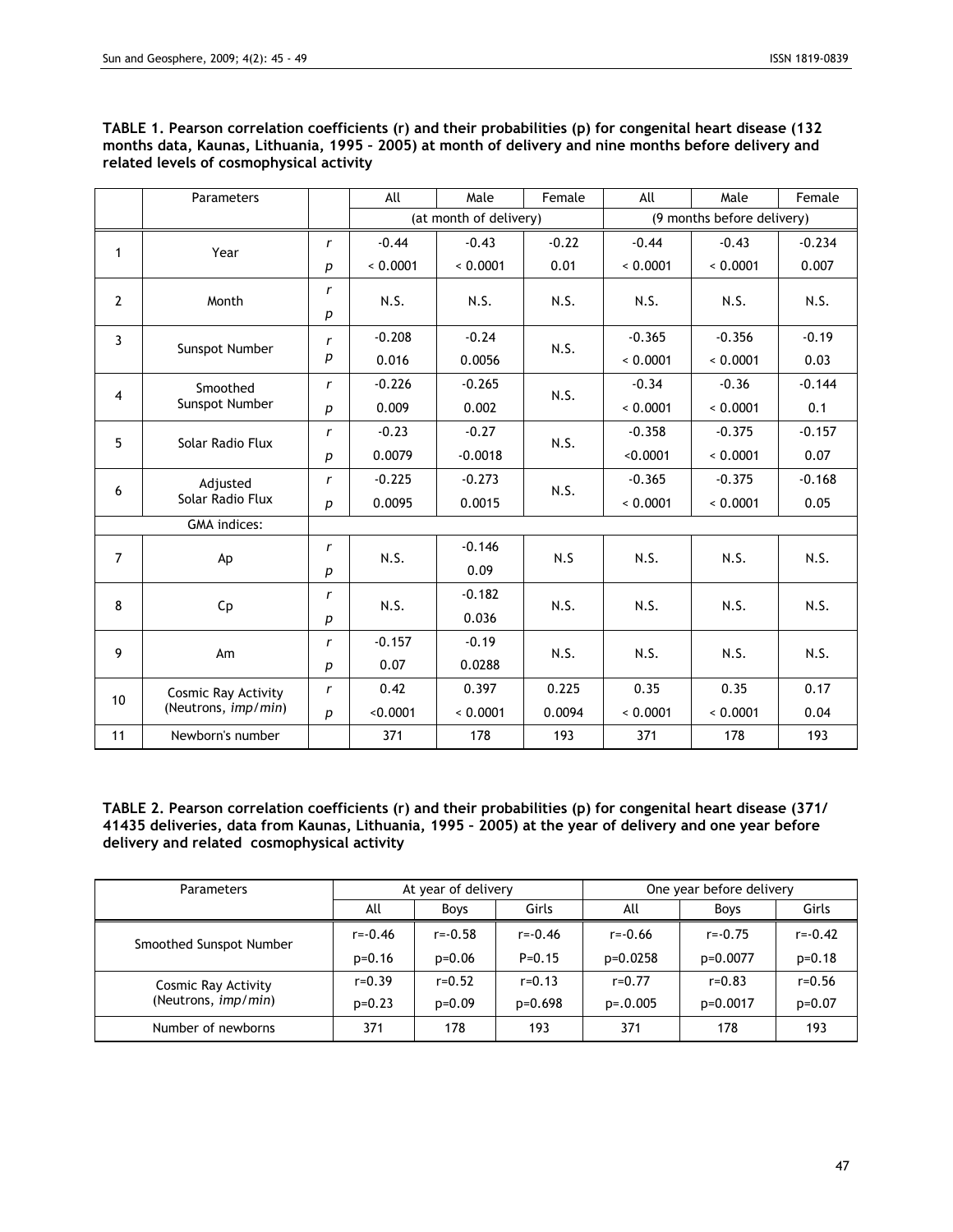

Pregnant woman are recommended avoid possible contacts with such radiation sources. The harmful action of neutrons is discussed in projects of their use for military purpose [30, 31]. The transformation of neutrons to protons by joining H+ radicals are a potential way to transform to an harmful agent to cells and, specifically, their nuclei [30].

SA containing wave and particle radiation has also a potential for teratogenic activity. Both sorts of radiation (CRA and SA) include sorts with high ability to damage young cells and tissues [30-36] what can be related with special effects at the early stage of pregnancy and is reflected by higher correlation in the year before delivery and significant link's in girls, that are absent by comparison made with physical parameters at the time of delivery.

## **Limitation of the study**

Relatively small number of CHD made the statistical study less in strength and significance.

We did not have information about the amount of pregnant woman undergoing fetal echocardiography check up in different institutions of the studied area.

It is not clear if a part of less symptomatic CHD not remained undiagnosed at the end of the first year of life.

## **Conclusions**

Monthly and yearly congenital heart disease number is significantly related to solar and cosmic ray (neutron) activity. This relationship is stronger at the pregnancy first stages.

Gender differences show stronger links of CHD number with the mentioned physical parameters in male patients. The mechanism of the physical influences on the temporal distribution of CHD deserves special studies.

### **References**

- [1] E.Stoupel, R.Kalediene, J.Petrauskiene, A.Gaizhauskiene, P.Israelevich, E.Abramson, J.Sulkes, "Monthly number of newborns and environmental physical activity", Medicina, 2006, v.42(3), pp.238-241.
- [2] P.Merlob, S.H.Reisner, M.Shimshoni, E.Stoupel, "Fetal growth in extreme periods of solar activity in the 21-22 solar cycles", J. Foetal. Med., 1989, v.9(1-2), pp.1-5.
- [3] E.Stoupel, L.Sirota, M.Osovsky, et al., "Monthly number of preterm births and environmental physical activity", J. Basic Clin. Physiol. Pharmacol., 2007, v.18(2), pp.149-157.
- [4] E.Stoupel, H.Frimer, Z.Appelman, et al., "Chromosome aberration and environmental physical activity: Down syndrome and solar and cosmic ray activity, Israel 1990-2000", Int. J. Biometeorol., 2005, v.28(2), pp.1-9.
- [5] V.E.Archer, "Anencephalus drinking water, geomagnetic and cosmic radiation', Am. J. Epidemiol., 1979, v.109, pp.88-97.
- [6] F.Halberg, G.Cornelissen, K.Otsuka, E.V.Syutkina, et al., "Chronoastrobiology: Neonatalnumerical counterparts to Schwabe's 10.5 and Hale's 21-year sunspot cycles In memoriam Boris A. Nikityuk', Int. J. Prenat. Perinat. Psychol. Med., 2001, v.13, pp.257-280.
- [7] E.Stoupel, E.Birk, A.Kogan, G.Klinger, E.Abramson, P.Israelevich, J.Sulkes, N.Linder, "Congenital heart disease: correlation with fluctuations in cosmophysical activity, 1995- 2005", Int. J. Cardiol., 2009, v.135(2), pp.207-210 (E-publ. 2008, June 25).
- [8] National Oceanic and Atmospheric Administration (NOAA). United States Air Force. Space Environment Services Center. Glossary of Solar-Terrestrial Terms. Boulder CO, USA, 1988; Revised in 1992.
- [9] G.Sigl, "Ultrahigh-energy cosmic rays: physics and astrophysics of extreme energies", Science, 2000, v.291 (5521), pp. 73-79.
- [10] National Oceanic and Atmospheric Administration (NOAA). National Geophysical Data Center. Solar Indices Bulletin. Monthly. Boulder. CO, USA.
- [11] National Oceanic and Atmospheric Administration (NOAA). National Geophysical Data Center. Geomagnetic Indices Bulletin. Monthly. Boulder. CO, USA.
- [12] National Oceanic and Atmospheric Administration (NOAA), United States Air Force. Space Environment Service Center.